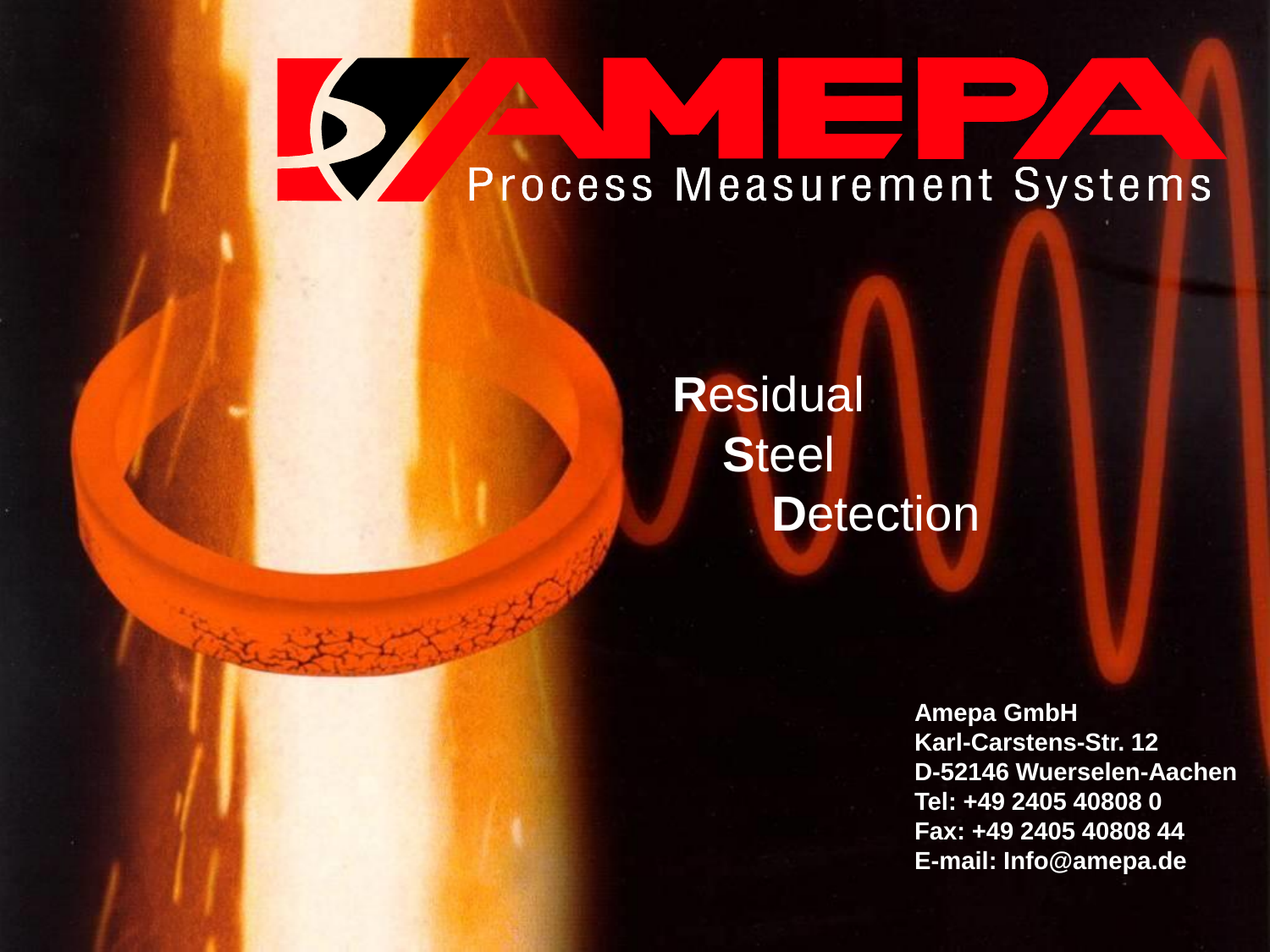# Residual Steel Detection **RSD**<br>RSD











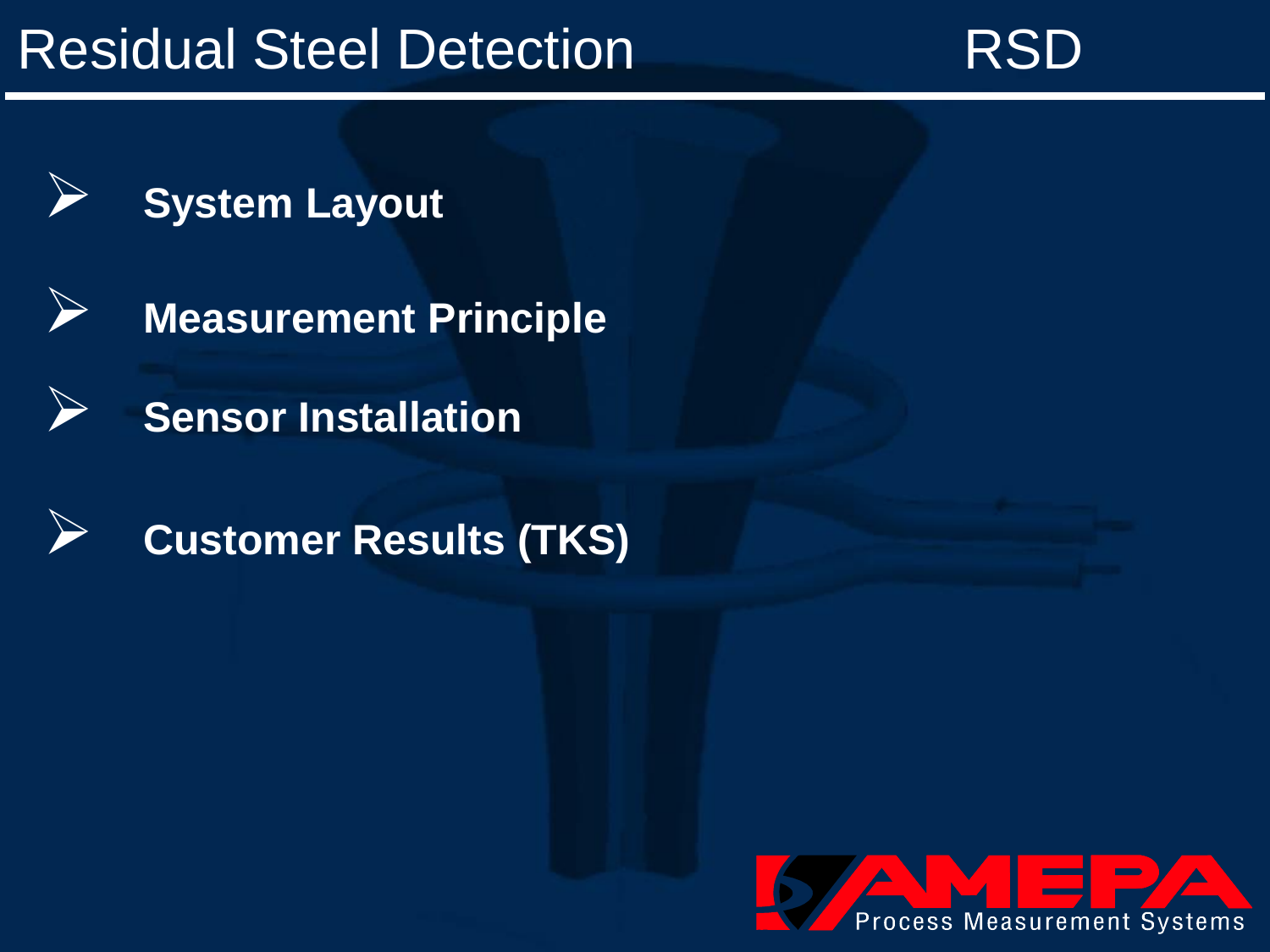# <span id="page-2-0"></span>System Layout

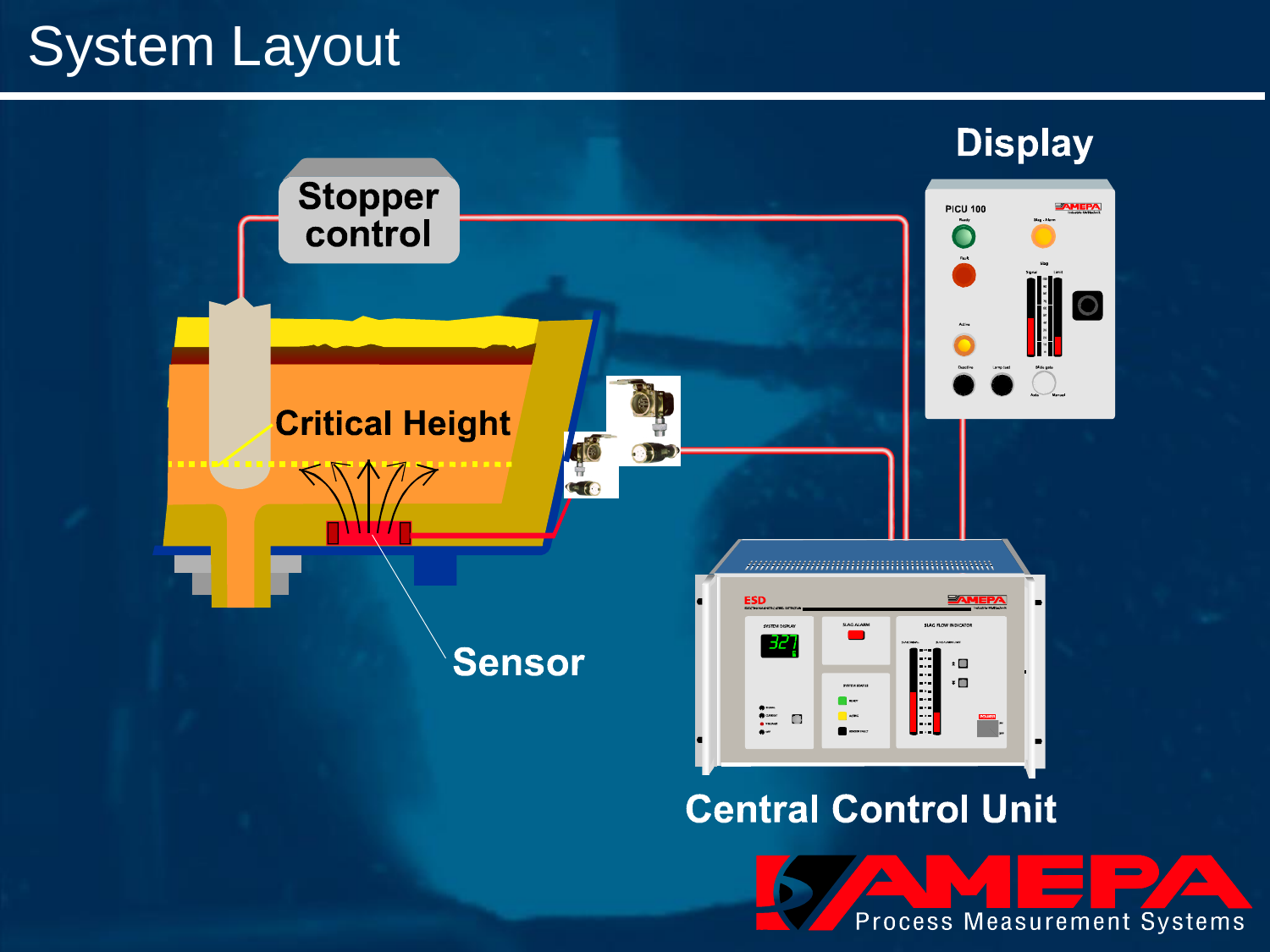# Measuring Principle



- **1. Sensor consists of a primary coil and secondary coil.**
- **2. The primary coil is fed with alternative current and generate an electrical magnetic field in the liquid steel.**
- **3. The secondary coil detects the resultant electric magnetic field and generate secondary voltage, from which suitable signal processing then enables to determinate the steel level.**

**Process Measurement Systems**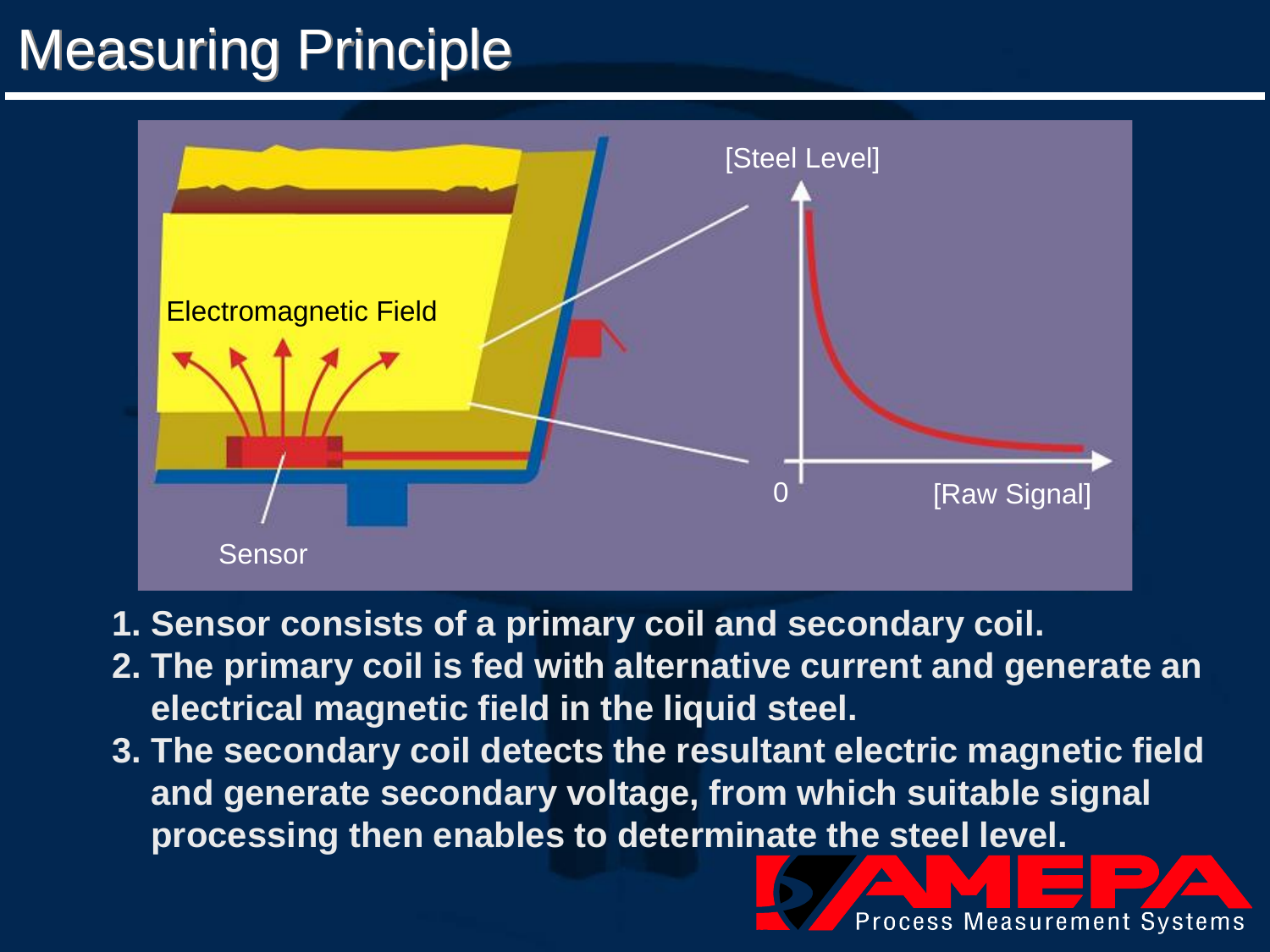#### Sensor Installation

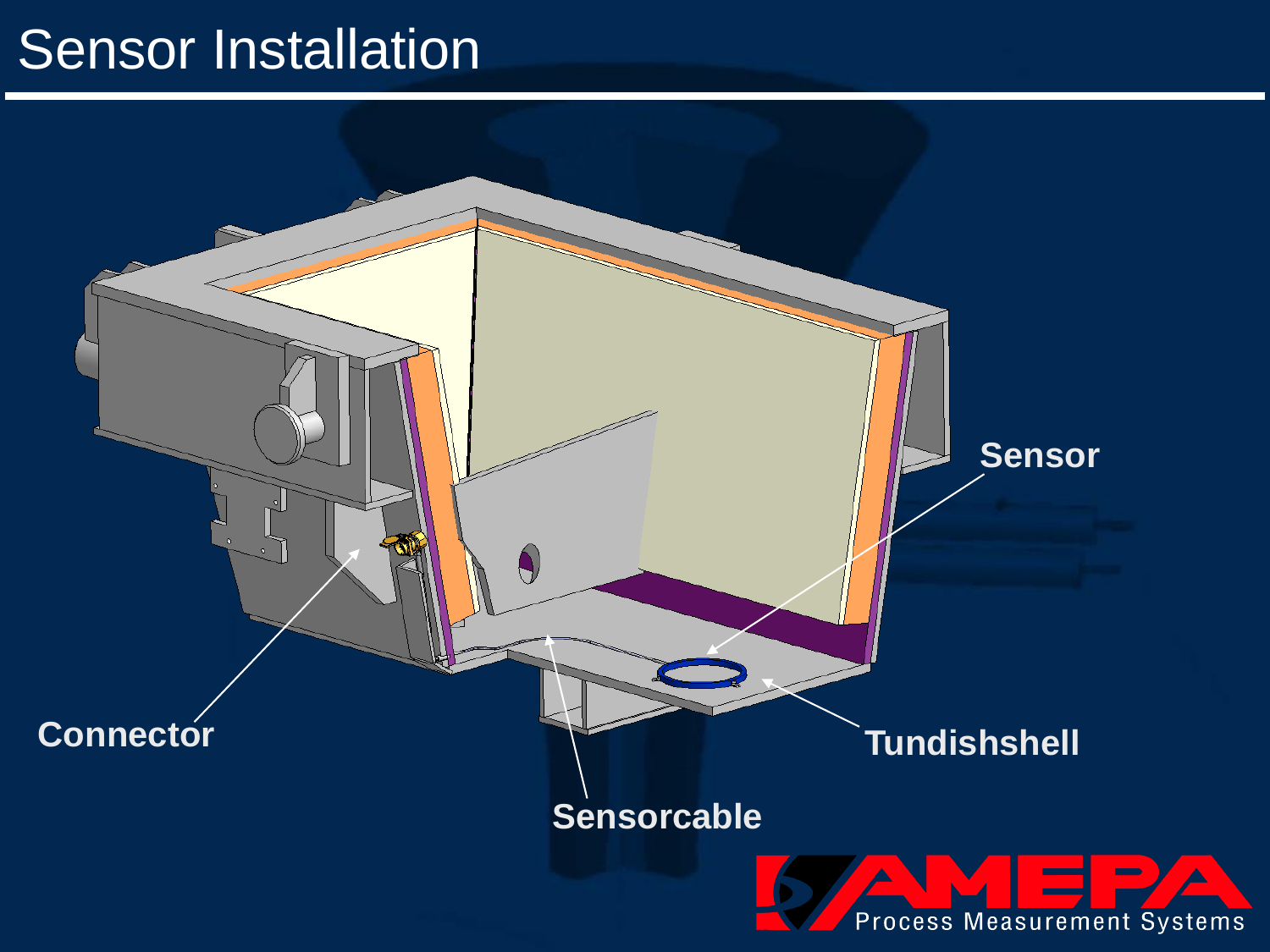#### RSD Sensor Installation





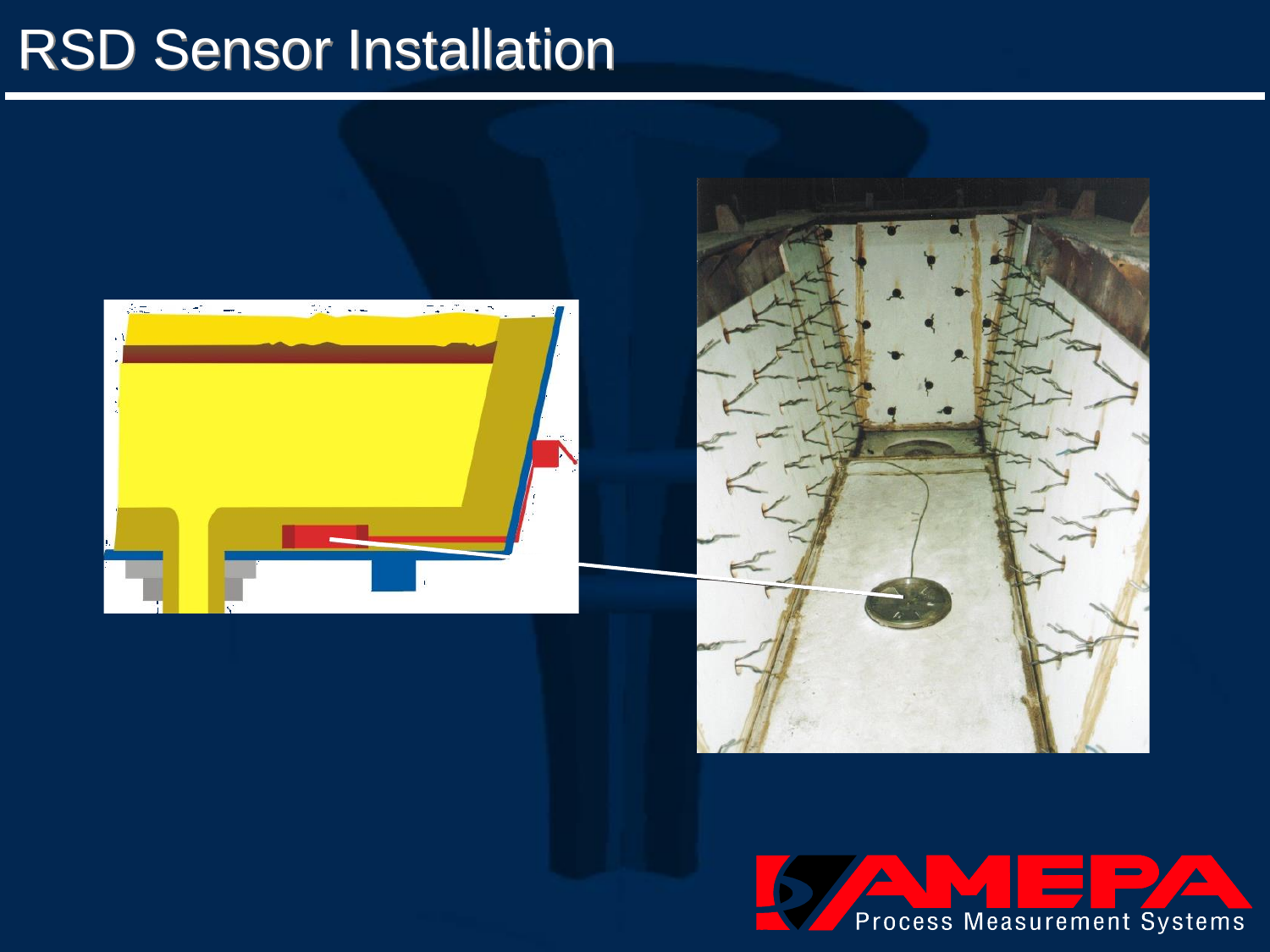# Critical Tundish Vortex Heights



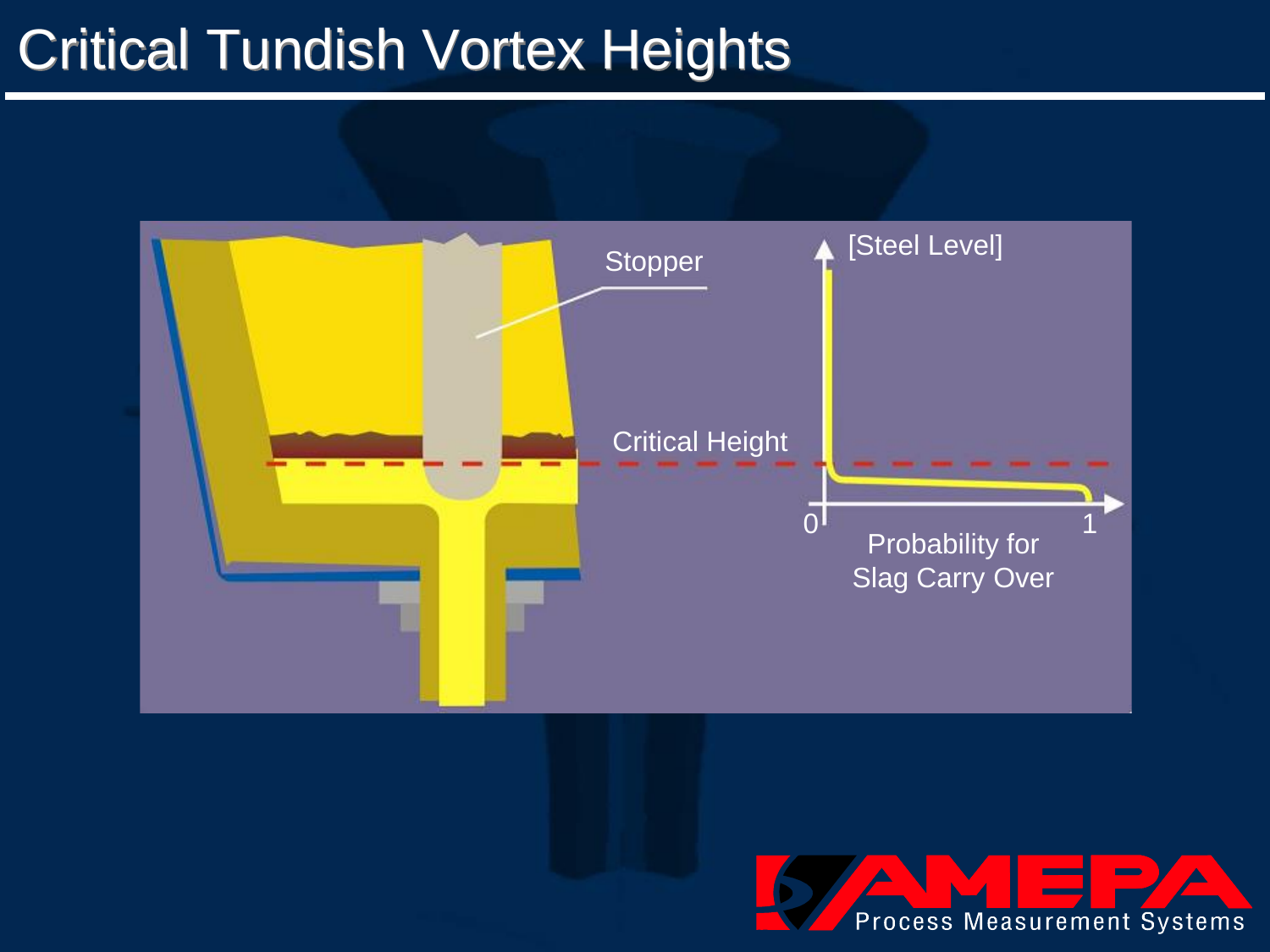# RSD – at Operation



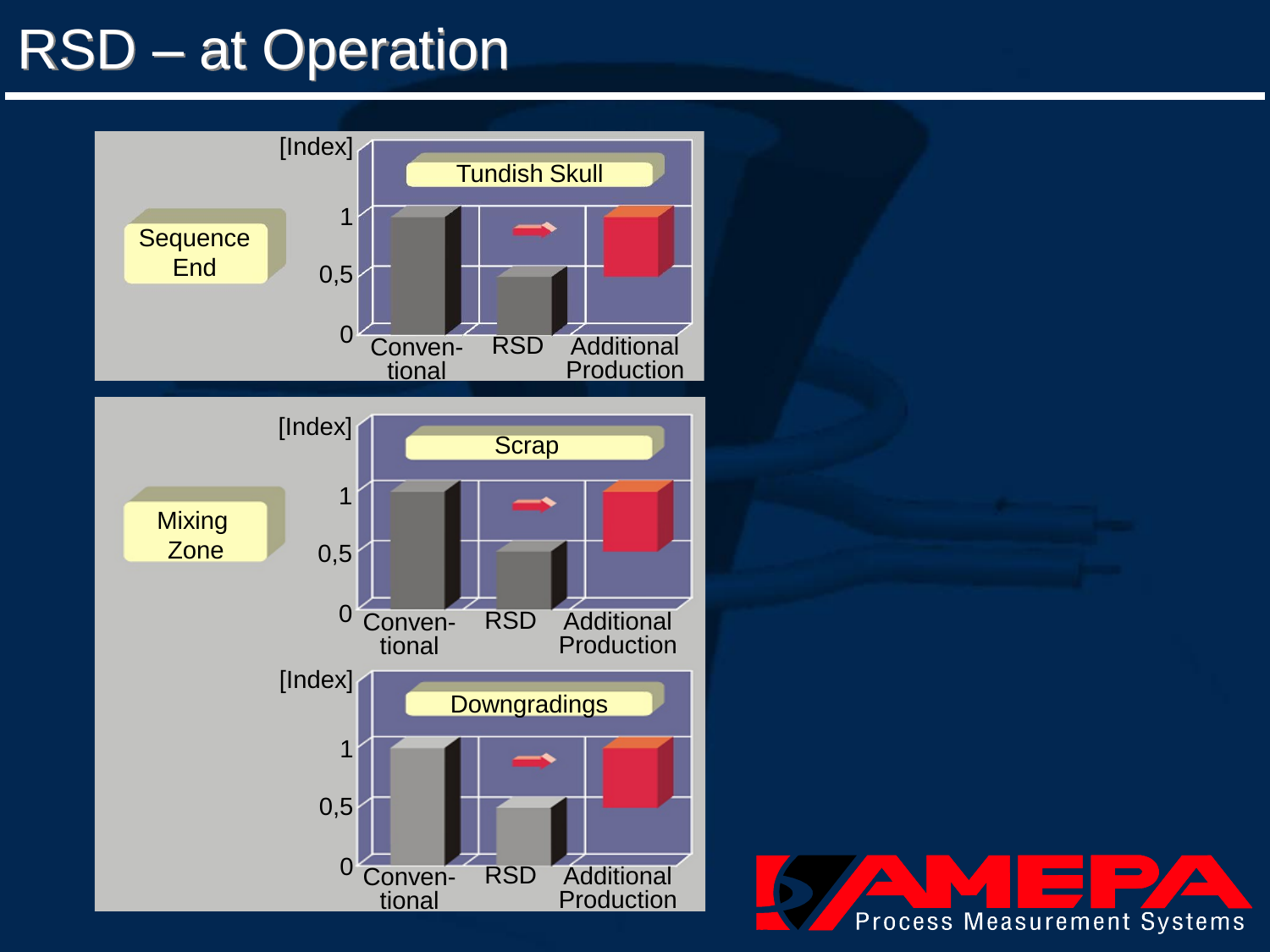## RSD 100 for Sequence End



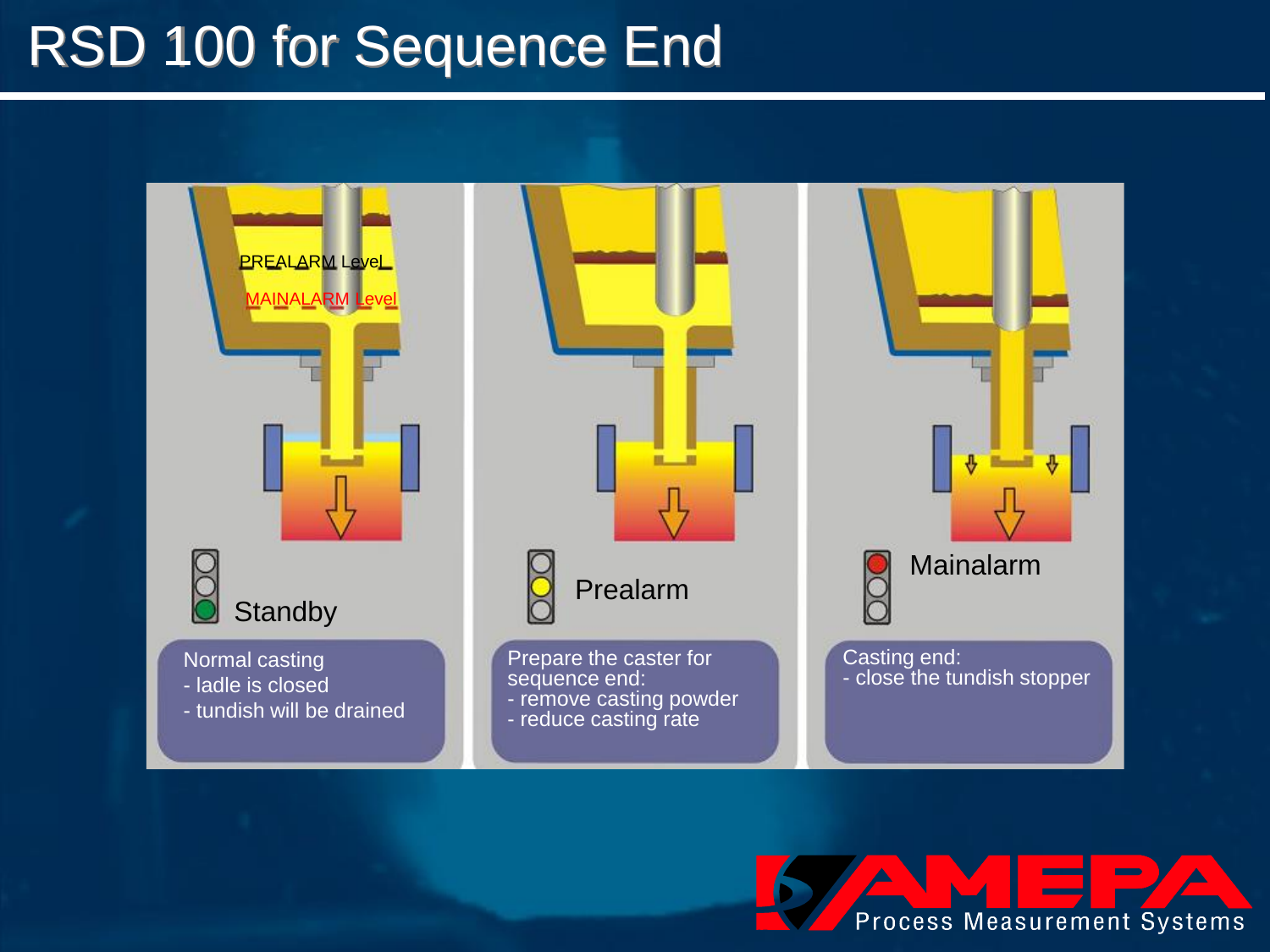# <span id="page-9-0"></span>Results for sequence end (TKS – Report)

19

#### **Steel level in** tundish

 $\overline{7}$ 

In a German steel plant with a 40 ton tundish the average yield improvement was about 5 ton steel per tundish closure. This 5 ton improvement corresponds with a reduction of the heights of tundish skulls from 19 cm down to 7 cm.

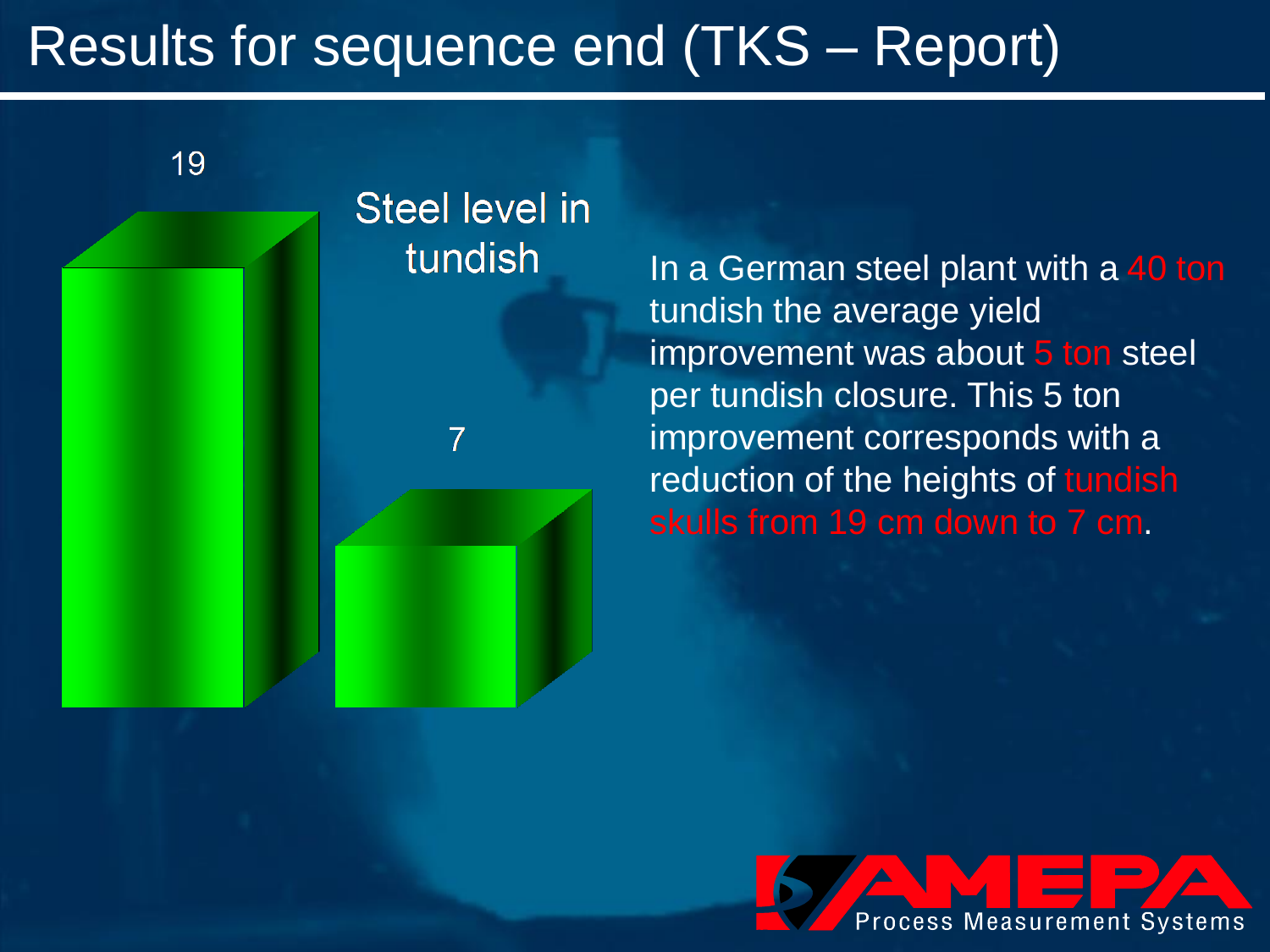#### RSD 100 for Steel Grade Change